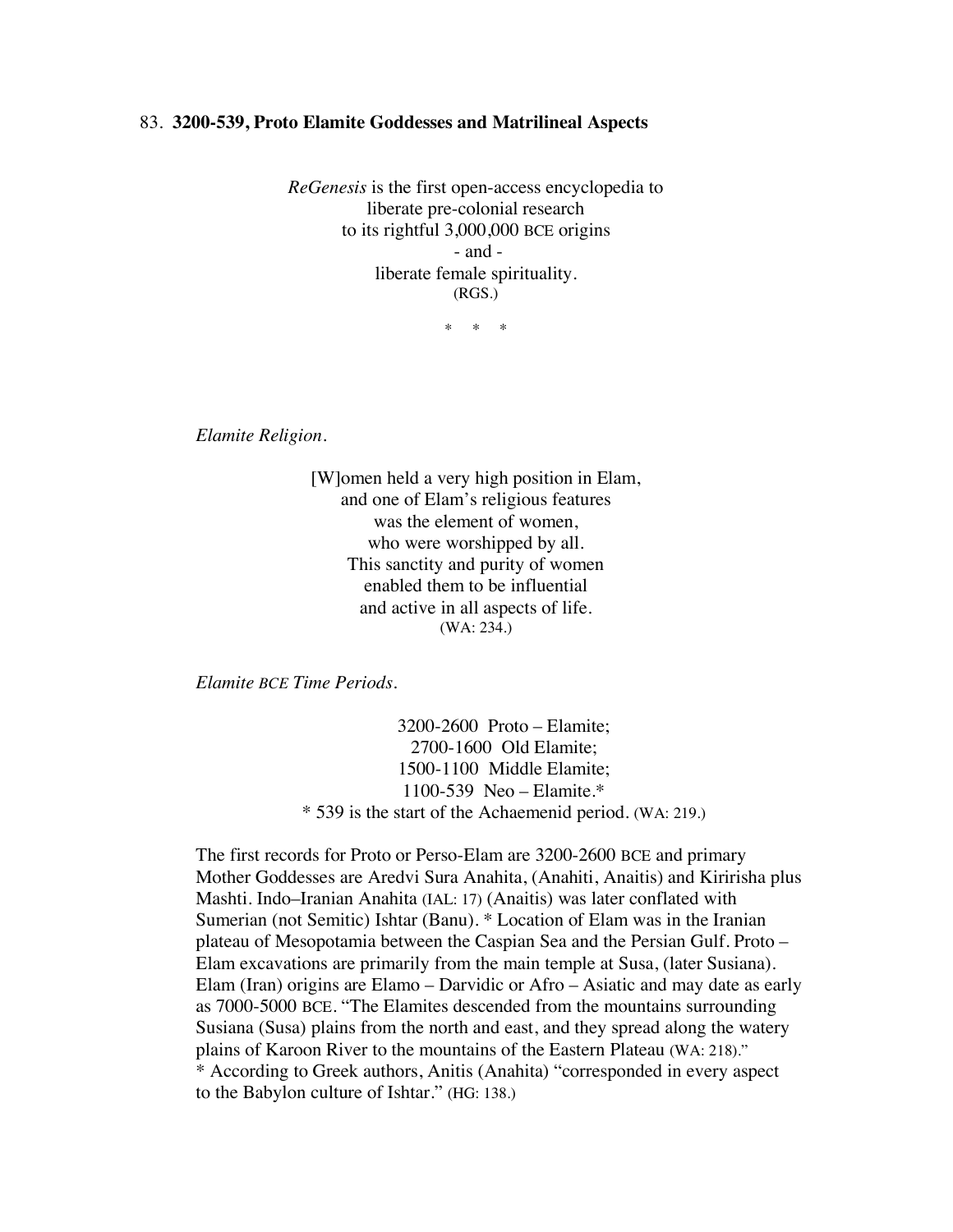Seals and tablets. From the (2400-2240 BCE) Susa temple seals and cylindrical tablets, the great Mother Goddess Pinikir/Kiririsha was preeminent. (WA: 220-221.) Other goddesses of prominence were Ishtar (Inanna – Ishtar) (WA: 224), Nurundi (WA: 225), Napir and Jabru.

In Elam Polytheistic Period, rituals including snake reverence (WA: 217, 220, 230) were numerous and women were held in high regard (WA: 220-221). Economic and education development was in women's hands along with archaeological evidence of matrilinear governance, co–regent tribal affairs, female agricultural supervision as well as fire management, pottery production, as well as other political, religious and domestic arts and activities. (WA: 220.) According to countless female clay statues, the Haft Tappeh script (WA: 227), and other ancient Elamite clay documents (2270-2240 BCE), mothers, grandmothers, nuns (Mortatbiti) (WA: 226), female servants, and all Mother Goddesses (including Pinikir, Kiririsha, Napir and Jabru) "enjoyed an elevated status in Elam's religion and among its gods." (WA: 222.) (See GSA images below for numerous supporting examples.)

As noted above, Anahita was fused with numerous goddesses including Ishtar, Kiririsha, Aredvi Sura Anahita, Anahiti, and Anaitis. "The Old Persian version of *An-Ahita*, which in middle Persian is *Anahid*, is translated in modern Persian *Nahis* as 'not polluted' (SSDB: 203-04)." Anahita was especially well known as a healing goddess of water, rivers, lakes, streams, and hydrotherapeutic mineral springs. Temples were located near springs – or – springs were integrated into the actual temple complex. At Sarain in the Ardabil Province, nine hot springs with hydrotherapic properties have been excavated in the Anahita temple including some for women only. (Currently there are 369 hot springs in Iran. (PHM: 186.)) (PHM: 184-189.) Numerous other Anahita monuments and altars can be found throughout the Graeco – Persian – Anatolian worlds including: "Babylonia, Susa, Ekbatana, Persepolis, Baktra, Damaskos, and Sardes." (HG: 138.)

Although Mother Goddess Kiririsha was demoted to the *great spouse* of Gods Inshoshimak and Houmban in the Middle Elamite period, she continued to legitimate kings and kingdoms through the female lineage. On the Narseh relief, Goddess Anahita bestows the maternal pedigree to legitimate King Narseh's investiture . (PHM: 188.) "The legitimacy of male kings was only through the maternal side (WA: 233)." Throughout ancient Near East and pre–European Europe (WGS: 173), the sacred marriage, *Hieros Gamos* was "from whence a royal sovereign gets her/his power and this is the goddess herself." (APL: 2-23-1999.) (WA: 229.)

In later Indo – European societies such as Classical Greece, the queen – consort was sublimated and dis – empowered. Other queen consort goddesses in the patristic pantheons of Sumer and Rome also played more limited, *feminine* [female] roles than previously. These *Hieros Gamos* goddesses were compromised by compulsory marriages in which they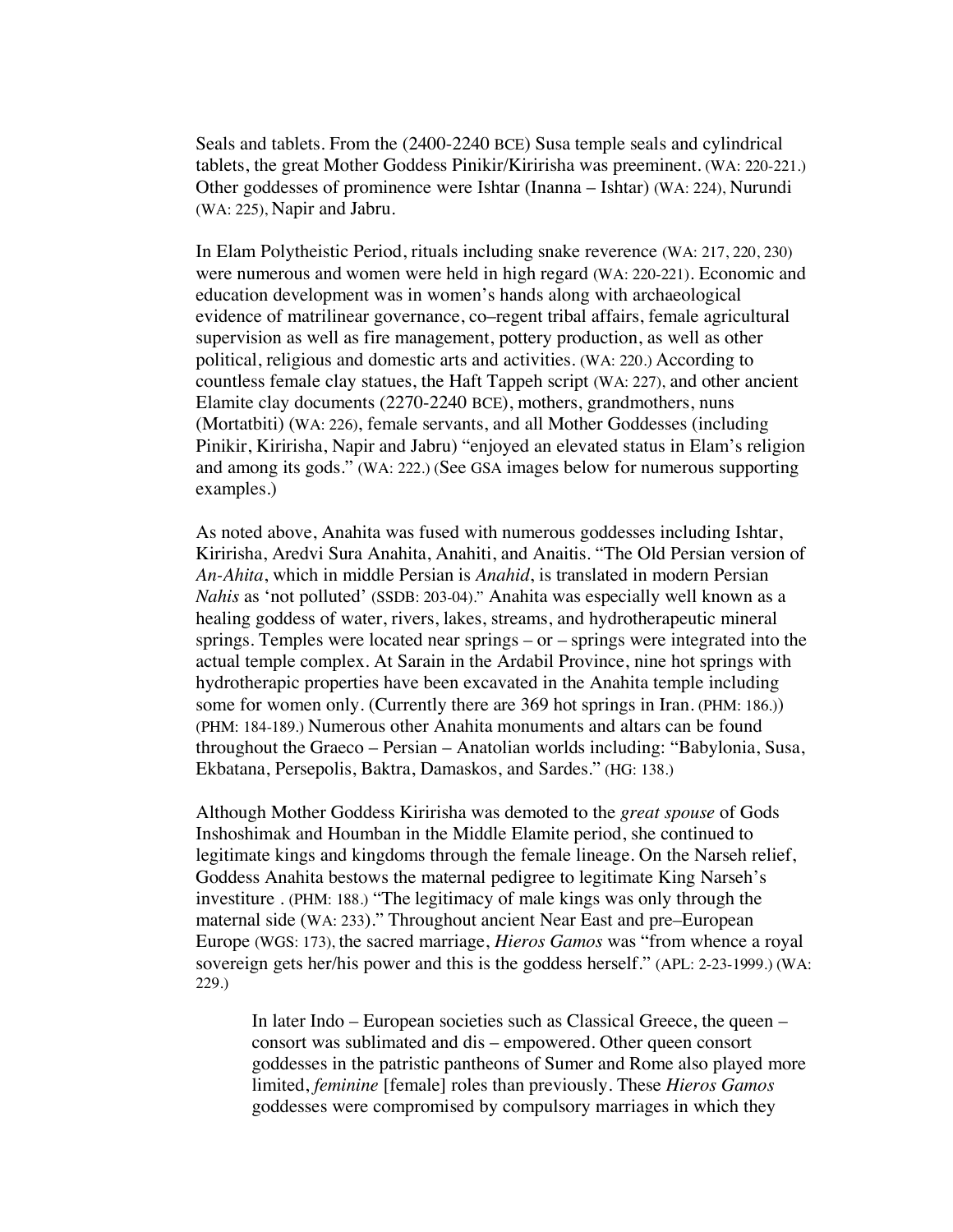were 'subjugated, objectified, restricted to less powerful feminine [female] hegemonies.' Wilshire adds that 'purpose and reason for being was defined \* primarily by her relationship and service to a male – *his* wife, *his* mother, *his* daughter, *his* muse and inspiration, and so forth' (VMC: 43; RGS). (RGS: 4400-2500, Olympus Hera).

\* Even though both Jung and Neumann have done much to bring into focus the role of *feminine* in culture, they are/were "primarily concerned with integrating the *feminine* into the masculine psyche." (MHE: 259; OWB: 95, 218-255, 237-40.)

Further research on Elamite Goddesses including: Aredvi Sura Anahita; Anahiti; Anaitis; Kiririsha plus Mashti:

Azarpay, G. "Nanâ, the Sumero-Akkadian Goddess of Transoxiana." *Journal of the American Oriental Society* 96. 4 (Oct.-Dec., 1976): 536-542. (NTS.)

Dexter, Miriam Robbins. *Whence the Goddesses: A Source Book*.

New York: Pergamon Press, 1990. (WGS.)

Mahmoudi, Behzad, et al. "Sassanid Stucco Discoveries in the Barz-E-Qawela in Lorestan Province of Iran." *Anahita: Ancient Persian Goddess and Zoroastrian Yazata.* Ed. Payam Nabarz. London, England: Avalonia, 2013. 203-215. (SSDB.)

Murdock, D. M. "Was the Persian Goddess Anahita the Pre-Christian Virgin Mother of Mithra?" *Anahita: Ancient Persian Goddess and Zoroastrian Yazata .* Ed. Payam Nabarz. London, England: Avalonia, 2013. 94-116. (WPG.)

Nabarz, Payam, Ed. *Anahita: Ancient Persian Goddess and Zoroastrian Yazata.* London, England: Avalonia, 2013. (AAG.)

Nabarz, Payam. "Introduction to Anahita the Lady of Persia." *Anahita: Ancient Persian Goddess and Zoroastrian Yazata.* Ed. Payam Nabarz. London, England: Avalonia, 2013. 17-40.  $(IAL.)$ 

Patai, Raphael. "The Goddess Asherah." *Journal of Near Eastern Studies* 24.1/2 (Jan. – Apr. 1965): 37-52. (TGA.)

\_\_\_\_\_. *The Hebrew Goddess.* 1967. Philadelphia, PA: Ktav Publishing House, 1990. (HG.)

Roux, Georges. *Ancient Iraq*. New York, NY: Penguin, 1992. (AI.)

Sadrudin, Seyed, et al. "Politics of Hot and Mineral Springs and Anahita: A Short Study in Parthian and Sassanian Period." *Anahita: Ancient Persian Goddess and Zoroastrian Yazata.* Ed. Payam Nabarz. London, England: Avalonia, 2013. 184-189. (PHM.)

Smith, William Robertson, Ed. *The Encyclopedia Britannica: A Dictionary of Arts, Sciences, and General Literature*. 9th Ed. Edinburgh, Scotland: Adam & Charles Black, 1889. (ENBR.)

Vasseghi, Sheda. "Anahita and William Morris Hunt." *Anahita: Ancient Persian Goddess and Zoroastrian Yazata.* Ed. Payam Nabarz. London, England: Avalonia, 2013. 86-93. (AW.)

Zour, Maryam, Saman Farzin, and Babak Aryanpour. "Women in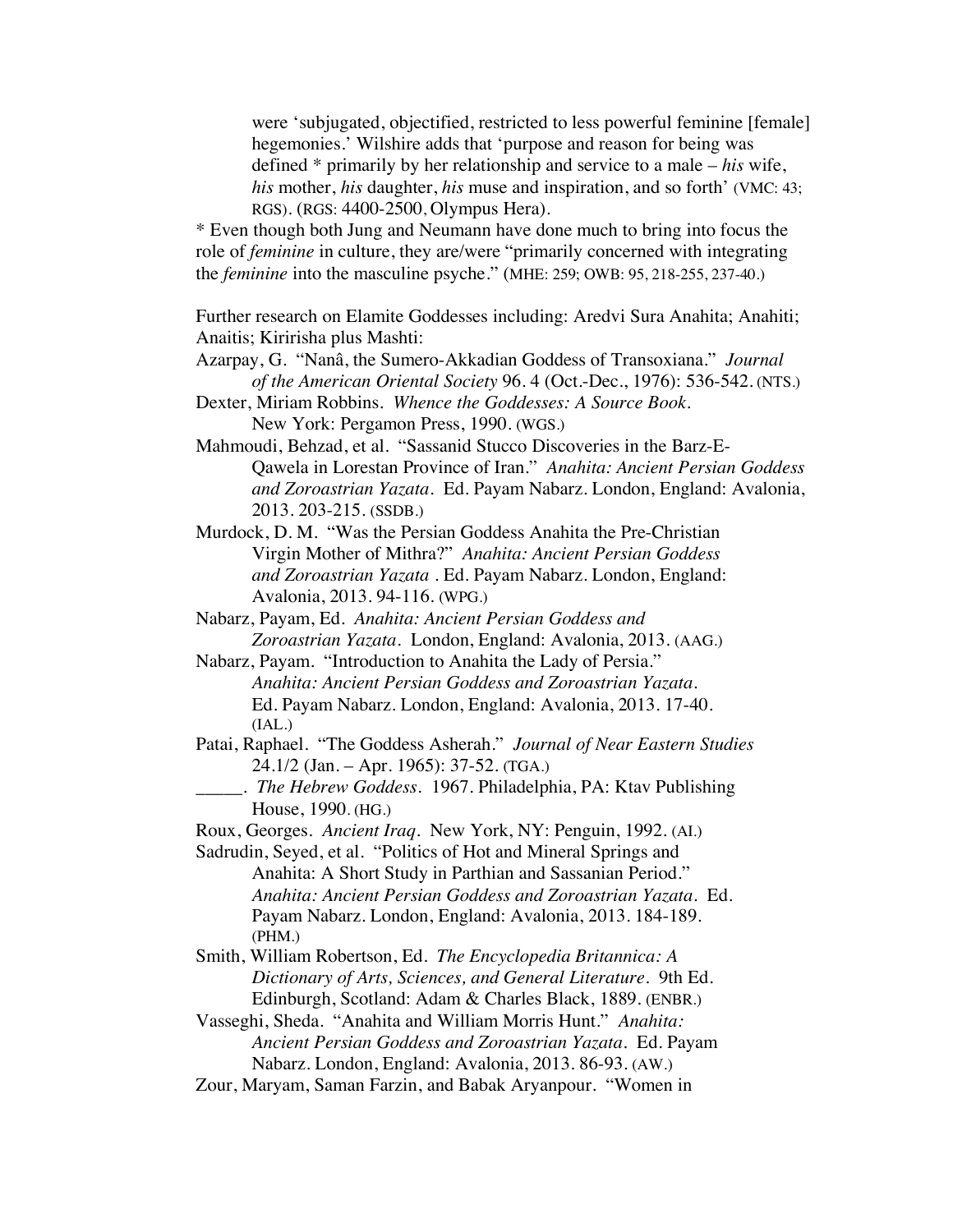Ancient Elam (According to the Archaeological and Historical Evidence)." *Anahita: Ancient Persian Goddess and Zoroastrian Yazata.* Ed. Payam Nabarz. London, England: Avalonia, 2013. 216-235. (WA.)

- For the subsequent Hieros Gamos impact and challenges on Babylonian Women and girls:
- Diakonoff, I. M. "Women in Old Babylonia not under Patriarchal Authority." *Journal of the Economic and Social History of the Orient 29.3* (Oct. 1986): 225-238. (WOB.) (Excellent primary sources.)
- Lapinkivi, Pirjo. *The Sumerian Sacred Marriage in the Light of Comparative Evidence*. Helsinki, Finland: Neo-Assyrian Text Corpus Project, 2004. (SSM.)
- Wakeman, Mary K. "Ancient Sumer and the Women's Movement: The Process of Reaching Behind, Encompassing and Going Beyond." *Journal of Feminist Studies in Religion* 1.2 (Fall 1985): 7-27. (ASWM.)

Further bibliographic research (including numerous primary sources) on Sacred Marriages (*Hieros Gamos)*:

- Baring, Anne, and Jules Cashford. *The Myth of the Goddess: Evolution of an Image*. London, England: Viking, 1991. (MG.)
- Birnbaum, Lucia Chiavola. *Black Madonnas: Feminism, Religion, and Politics in Italy*. Boston, MA: Northeastern University Press, 1993. (BLM.)
	- \_\_\_\_\_. *Dark Mother: African Origins and Godmothers*. San Jose, CA: Authors Choice Press, 2001. (DM.)
- Corrington, G. P. "The Milk of Salvation: Redemption by the Mother in Late Antiquity and Early Christianity." *Harvard Theological Review* 82.4 (1989): 393-420. (TMOS.)
- Kerenyi, Carl. *Zeus and Hera: Archetypal Image of Father, Husband and Wife*. Princeton, NJ: Princeton University Press, 1975. (ZAH.)
	- \_\_\_\_\_. *The Gods of the Greeks*. 1951. London, England: Thames and Hudson, 1982. (GOG.)
- Lapinkivi, Pirjo. *The Sumerian Sacred Marriage in the Light of Comparative Evidence*. Helsinki, Finland: Neo-Assyrian Project, 2004. (SSM.)

Lerner, Gerda. *The Creation of Patriarchy.* Oxford, England: Oxford University Press, 1986. (TCOP.)

- Lutzky, Harriet. *Shadday as a Goddess Epithet. Vetus Testamentum* 48, Fasc. 1 (Jan. 1988): 15-36. (SGE.)
- Murray, Margaret Alice. *The Splendour That Was Egypt.* London, England: Sidgwick and Jackson, 1977. (STWE.)
- Neumann, Erich*. The Great Mother: An Analysis of the Archetype*. 2nd Ed. Trans. Ralph Manheim. Princeton NJ: Princeton University Press, 1963. (TGM.)
- Sheres, Ita and Anne Kohn Blau. *The Truth about the Virgin*. New York, NY: Continuum, 1995. (TAB: 93.)
- Zorich, Zach. "The Snake King's New Vassal." *Archaeology* 66.6 (Nov.-Dec. 2013): 16. (TSK.)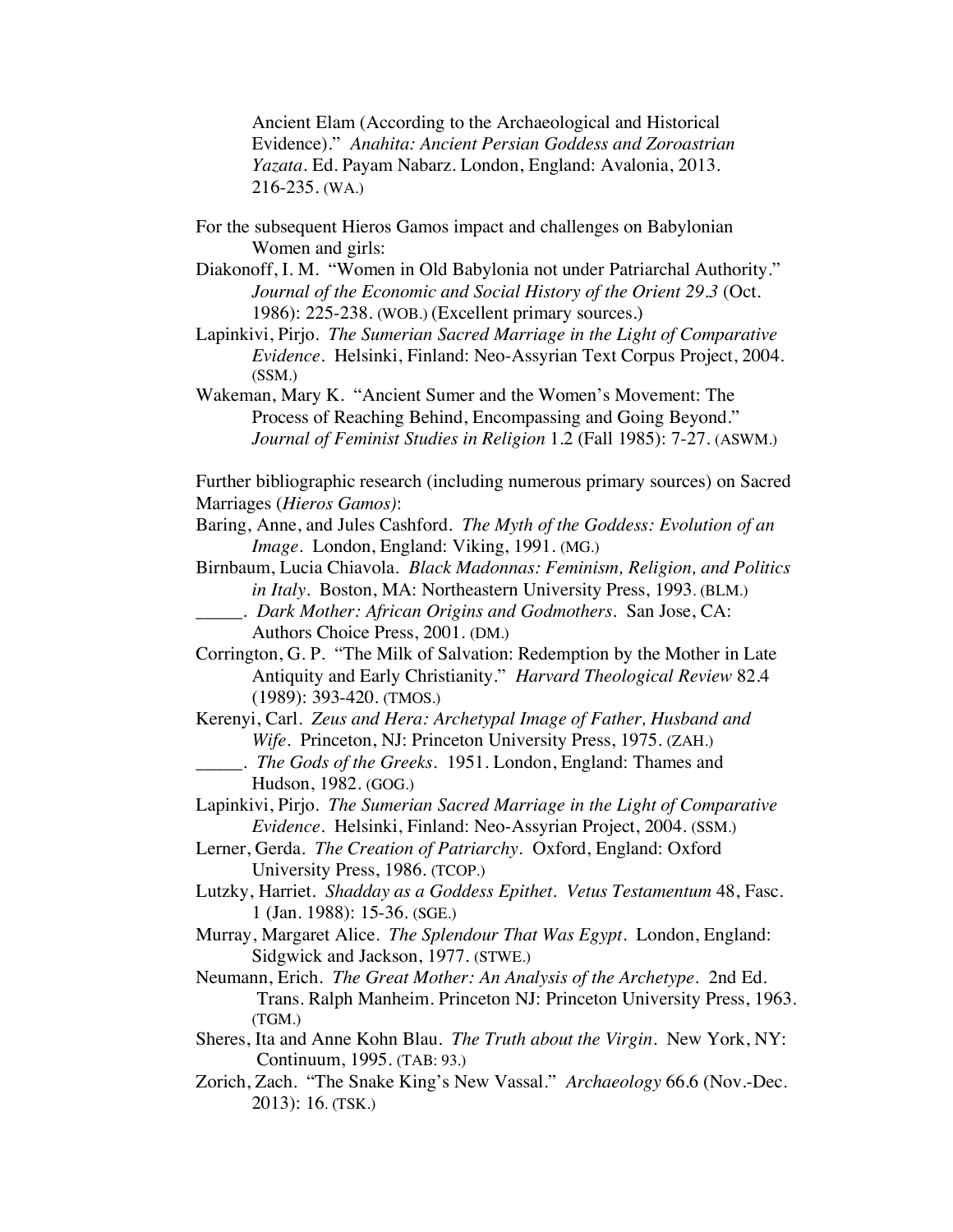Further Hieros Gamos research:

7000, Hieros Gamos; 7000-3500 (1450), Old Europe; 4400-2500, Olympus Hera; 3000, First Dynasty, Egypt; 3000-1450, Gournia; 2613-2494, Hathor's Dendera (Denderah) Temple, Egypt; 1800, Re-Visioning Goddess Sarah; 1750, Hammurabian Dynasty, Babylon, Ishtar, and Inanna; 1479-1425 Tuthmosis III, Egyptian King; 1000, Ephesus, Anatolia; 900, Taanach, Canaanite Libation Stand; 750-650, Cybele and King Midas, Anatolia; 323-30, Temple Kom Ombo, Egypt; and 200, Winged Victory. (RGS.)

According to numerous scholars including M. Zour, S. Farzin, and B. Aryanpour, the mother of the gods embodied unequalled preeminence including royal ascendancy to the throne through matrilineal lineage (WA). *Hieros Gamos* frequently included apotheosis (deification) of the king plus land stewardship (CDBL: 132-133, WDSS0: 182-3). Selected examples are: Egyptian Hatshepsut – Thothmes; Middle Elamite period Goddess Kiririsha and gods Inshoshimak and Houmban; Goddess Anahita and King Narseh's investiture (PHM: 188) as legitimacy of male kings was only through the mother's (matrilineal) side (WA: 233); Phrygian Matar Cybele (Kybele) and her son – lover Attis (CAA: 18-20, MG: 398-400); and god – son – husband Kabeiros (Kadmilos, Korybas) of Samothracian Mother Goddess (GOG: 87). (RGS: 7000, Hieros Gamos).

Additional examples of *Hieros Gamos* and goddesses/queens venerated alongside of male gods/kings/princes are: Hebrew Asherah – Baal/Yahweh (MOO: 376); \*Ugaritic/Canaanite Athirah-El (bull) (MOO: 376); \*\* Shekhinah – Yahweh (HG: 105-111); Babylonian Aruru (Asherah/Ashratum) – god Anu (TGA: 39, MOO: 376); Punic Tanit – Baal Hammon (MOO: 378); N. Syrian Tanit – Lord of Mount Amanus (MOO: 378); Sumerian Inanna – Dumuzi (MOO: 383); Levant Astarte – Baal (GGL: 131); Sumerian (not Semitic) Ishtar – Tammuz (MOO: 383); Greek Aphrodite – Adonis (MOO: 383); Hittite/Phrygian Cybele and Attis (SMA: 54); Adam and Eve; \*\*\* Sarah and Abraham; and Lady Ikoom, Snake Queen and mother of lord Wa'oom Uch'ab Tzi'kin, royal ruler of the Mayan Snake Dynasty c. 562 AD (TSK: 16). (Also note subsequent Mayan Snake Queen named K'abel (TSK: 16)). \* Astarte/Athart/'ttrt was 'Baal's Other Self' (GGL: 131). \*\* According to Ugaritic texts, Canaanite Athirah is Hebrew Asherah (MOO: 376).

\*\*\* Or, Eve and Adam? (RGS: 7000, Hieros Gamos.)

For later Greek and Roman models of secular-heterosexual marriages,: Yalom, Marilyn. "Wives in the Ancient World: Biblical, Greek, and Roman Models." *A History of the Wife*. New York, NY: HarperCollins, 2001. (HOW.)

Further research about ancient water–healing centers: 12,000, Pamukkale/Hierapolis, Anatolia (Central Turkey). (RGS.)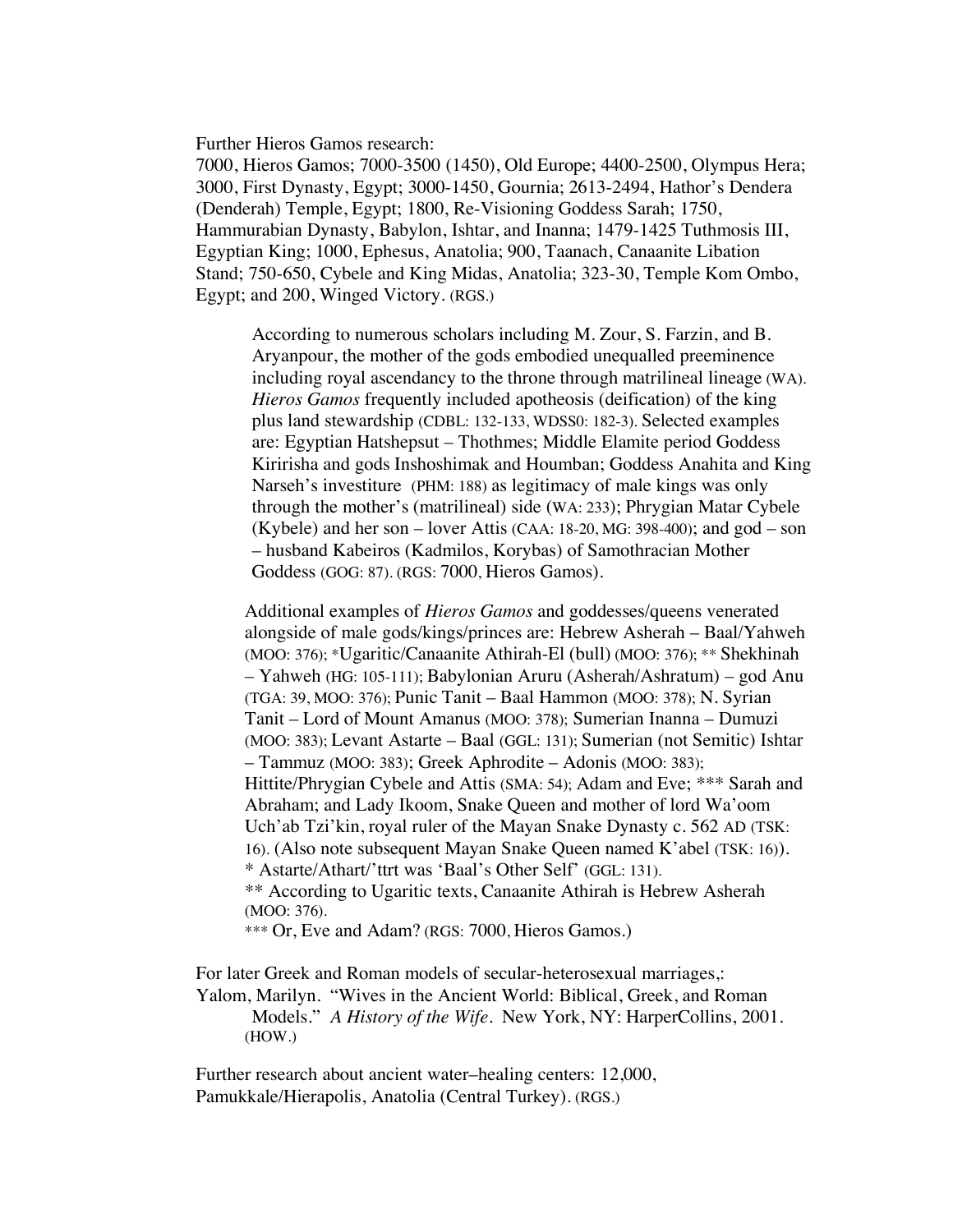IMAGE: ELAM MAP INCLUDING SUSA IN ANCIENT IRAN. PHOTO: © GSA. DESCRIPTION: ELAM MAP INCLUDING SUSA IN ANCIENT IRAN AND OTHER SURROUNDING KEY AREAS. SLIDE LOCATION MAPS, SHEET 1, ROW 3, SLEEVE 3, SLIDE #30, BCE IT\_MAP\_S1\_R3\_SL3\_S30.jpg SHOT ON LOCATION: METROPOLITAN MUSEUM OF ART, NEW YORK, NY.

NOTE 1: FIELDWORK PROJECT 2002.

IMAGE: GODDESS PINIKIR/KIRIRISHA OR WISDOM ASHERAH PRESENTING HER BREASTS: ANCIENT IRAN.

PHOTO: © GSA. DESCRIPTION WISDOM GODDESS PINIKIR/KIRIRISHA (WA: 222) OR ASHERAH (GAT: 43-44; RGS). HOLDING HER BREASTS, ANCIENT IRAN. SLIDE LOCATION NEAR EAST, SHEET 12, ROW 2, SLEEVE 3, SLIDE #31, BCE. CU\_NEA\_S12\_R2\_SL3\_S31.jpg

SHOT ON LOCATION: BRITISH MUSEUM: LONDON, ENGLAND. NOTE 1: DURING IRON AGE II, ICONS OF ASHERAH PRESENTING HER BREASTS WAS WELL KNOWN (GAT: 43-44; RGS). (THIS WAS ALSO TRUE OF GODDESS PINIKIR/KIRIRISHA (WA: 222; RGS). NOTE 2: FIELDWORK PROJECT 2002.

IMAGE: ANAHITA OR INANNA/ISHTAR: SUSA ACROPOLIS, SW IRAN. PHOTO: © GSA. DESCRIPTION: TERRA COTTA ICON OF STANDING GODDESS HOLDING HER BREASTS INC. ANAHITA– OR – INANNA/ISHTAR, SUSA ACROPOLIS IN SW IRAN.

SLIDE LOCATION NEAR EAST, SHEET 6, ROW 2, SLEEVE 3, SLIDE #32E, MID-SECOND MILLENNIUM BCE.

CU\_NEA\_S6\_R2\_SL3\_S32E.jpg

SHOT ON LOCATION: MUSÉE DU LOUVRE: PARIS, FRANCE. NOTE 1: "THE PATRON DEITY OF THE EYE TEMPLE COMPLEX WAS ISHTAR **[**OR ESH-TAR], PREVIOUSLY KNOWN AS INANNA (TEG: 25; RGS)." NOTE 2: "FEMALE CLAY FIGURES WITH THEIR HANDS RAISED TO THEIR BREAST RESEMBLE IDOLS [ICONS] OF THE MOTHER GODDESS WHICH WERE LATER WIDELY DISSEMINATED IN THE NEAR EAST (ROTGG: 23)." NOTE 3: FIELDWORK PROJECT 1980-1989.

IMAGE: ANAHITA X THREE OR INANNA/ISHTAR X THREE: SUSA ACROPOLIS, SW IRAN.

PHOTO: © GSA. DESCRIPTION: THREE STANDING GODDESSES HOLDING THEIR BREASTS INC. ANAHITA X THREE – OR – INANNA/ISHTAR X THREE, SUSA ACROPOLIS IN SW IRAN. TERRA COTTA

SLIDE LOCATION NEAR EAST, SHEET 5, ROW 2, SLEEVE 4, SLIDE #31E, MID-SECOND MILLENNIUM BCE.

CU\_NEA\_S5\_R2\_SL4\_S31E.jpg

SHOT ON LOCATION: MUSÉE DU LOUVRE: PARIS, FRANCE.

NOTE 1: "THE PATRON DEITY OF THE EYE TEMPLE COMPLEX WAS ISHTAR **[**OR ESH-TAR], PREVIOUSLY KNOWN AS INANNA (TEG: 25; RGS)." NOTE 2: "FEMALE CLAY FIGURES WITH THEIR HANDS RAISED TO THEIR BREAST

RESEMBLE IDOLS [ICONS] OF THE MOTHER GODDESS WHICH WERE LATER WIDELY DISSEMINATED IN THE NEAR EAST (ROTGG: 23)."

NOTE 3: FIELDWORK PROJECT 1980-1989.

IMAGE: DEITY ANAHITA: GRAECO–PERSIAN–ANATOLIA.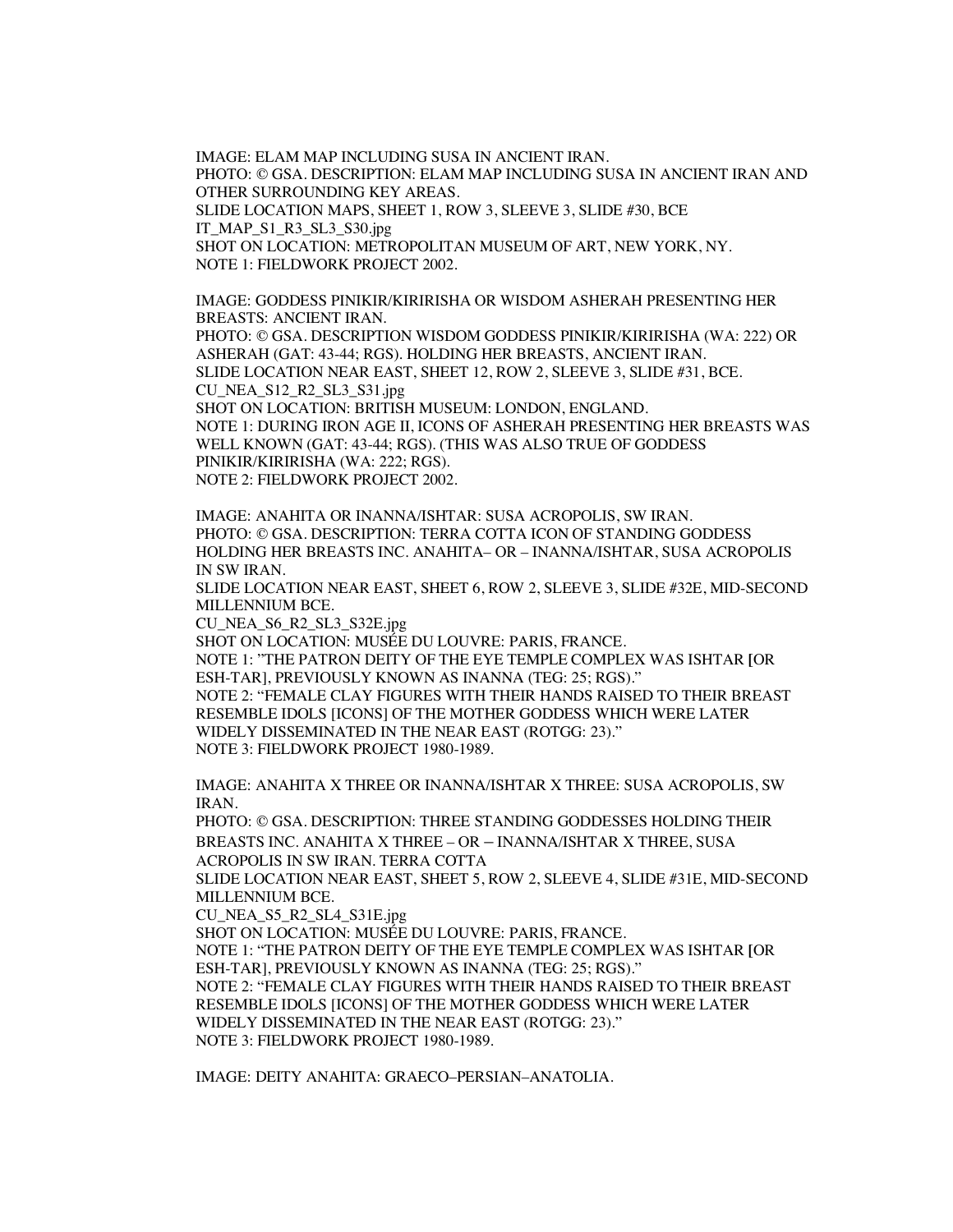PHOTO: © GSA. DESCRIPTION: OMNIPOTENT GREAT DEITY, ANAHITA (*UNDEFILED)* FROM SADAGH, NE TURKEY. GRAECO – PERSIAN – ANATOLIAN ASSIMILATION. IN ADDITION TO ANATOLIA, SELECTED ALTARS ARE THROUGHOUT "BABYLONIA, SUSA, EKBATANA, PERSEPOLIS, BAKTRA, DAMASKOS, AND SARDES." (HG: 138.) SLIDE LOCATION RE-GENESIS PHASE 1, SHEET 3, ROW 3, SLEEVE 4, SLIDE #27, BCE. IT\_RPO\_S3\_R3\_SL4\_S27.jpg

SHOT ON LOCATION: BRITISH MUSEUM: LONDON, ENGLAND. NOTE 1:

> AS DISCUSSED ABOVE, HERA AND ANAHITA SHARED SIMILAR ATTRIBUTES. ANAHITA (TRANSLATION *UNDEFILED*) IS HAILED BY THE EPITHET OF *HIGH HARA*, PATRON GODDESS OF PREGNANT WOMEN (TSB: 144; RGS). (AT SAMOS, HERA WAS HAILED AS *PARTHENOS*). (SOURCE: ENTRY ABOVE.)

NOTE 2:

IN 34 BCE, THE ROMANS SMASHED THE YERIZA GOLD STATUE OF ANAHITA IN YEKEGHIATS PROVINCE. AT THE TURN OF THE  $19<sup>m</sup>$  CENTURY CE, A BRONZE HEAD WAS FOUND BY A FARMER IN SATAGH (YERZNKA REGION) AND PRESENTLY HOUSED IN LONDON'S BRITISH MUSEUM (AAG: 31; RGS).

NOTE 3:

OF FURTHER INTEREST IS THE RELATIONSHIP BETWEEN ANAHITA AND NANA. 'IRANIAN ANAHITA, WHO WAS ULTIMATELY A RIVER GODDESS, LATER ASSUMED THE FUNCTIONS AND MANIFESTATIONS OF THE MESOPOTAMIAN NANÂ' (NTS: 539). THIS IS OF SPECIAL INTEREST GIVEN HOW FREQUENTLY ELDER WOMEN AND GRANDMOTHERS THROUGHOUT THE WORLD GO BY THE ENDEARING NAMES OF NANÂ, NANAIA, NAUNIE OR (NANAU \*) (WPG: 100-102: RGS). (SOURCE: ENTRY ABOVE.)

NOTE 4: \* NANAU AS COINED IN 2013 BY GRANDSON, BUDDING CRYPTOLOGIST, CONSTANTINE KARVONIDES.

NOTE 5: FOR FURTHER INFORMATION:

NABARZ, PAYAM. 'INTRODUCTION TO ANAHITA THE LADY OF PERSIA.' *ANAHITA: ANCIENT PERSIAN GODDESS AND ZOROASTRIAN YAZATA.* ED. PAYAM NABARZ. LONDON, ENGLAND: AVALONIA, 2013 (IAL: 27-32).

NOTE 6: FIELDWORK PROJECT 1998-2002.

IMAGE: CATHEDRA LAWGIVER INANNA WITH ME: SUSA, SW IRAN. PHOTO: © GSA. DESCRIPTION: SEATED GODDESS NARUNDI OR INANNA WITH THE ME IN FEATHERED ROBE (KAUNAKES). LIONS ARE ON EACH SIDE AND UNDER HER FEET ALONG WITH INSCRIPTIONS FROM THE SUSA ACROPOLIS IN SW IRAN. SLIDE LOCATION NEAR EAST, SHEET 5, ROW 2, SLEEVE 1, SLIDE #30E, C. 2500 BCE. CU\_NEA\_S5\_R2\_SL1\_S30E.jpg

SHOT ON LOCATION: MUSÉE DU LOUVRE: PARIS, FRANCE.

NOTE 1: INANNA CONFIRMED BY ANDRÉ PARROT. (SUA.)

NOTE 2: INANNA'S ATTRIBUTES INCLUDE SHE WHO HOLDS THE SUMERIAN TABLETS OF THE LAW CALLED THE *ME*. (SOURCE: RGS.)

NOTE 3: AN ICONOGRAPHIC INTERPRETATION OF THE CATHEDRA (ENTHRONED) GODDESS INANNA ALSO INCLUDES HIEROS GAMOS. (APL: 2-23-1999.) NOTE 4: "THE HIEROS GAMOS FROM WHENCE A ROYAL SOVEREIGN GETS HIS [OR HER] POWER AND THIS IS THE GODDESS HERSELF (APL: 2-23-1999)." NOTE 5: FIELDWORK PROJECT 1980-1989.

IMAGE: INANNA WITH LIONS: BURNEY RELIEF.

PHOTO: © GSA. DESCRIPTION: WINGED INANNA WITH CROWN OF HORNS AND TALON FEET STANDING ON TWO LIONS AND FLANKED BY OWLS. BURNEY RELIEF. SLIDE LOCATION NEAR EAST, SHEET 6, ROW 1, SLEEVE 4, SLIDE #16cE, c. 2000.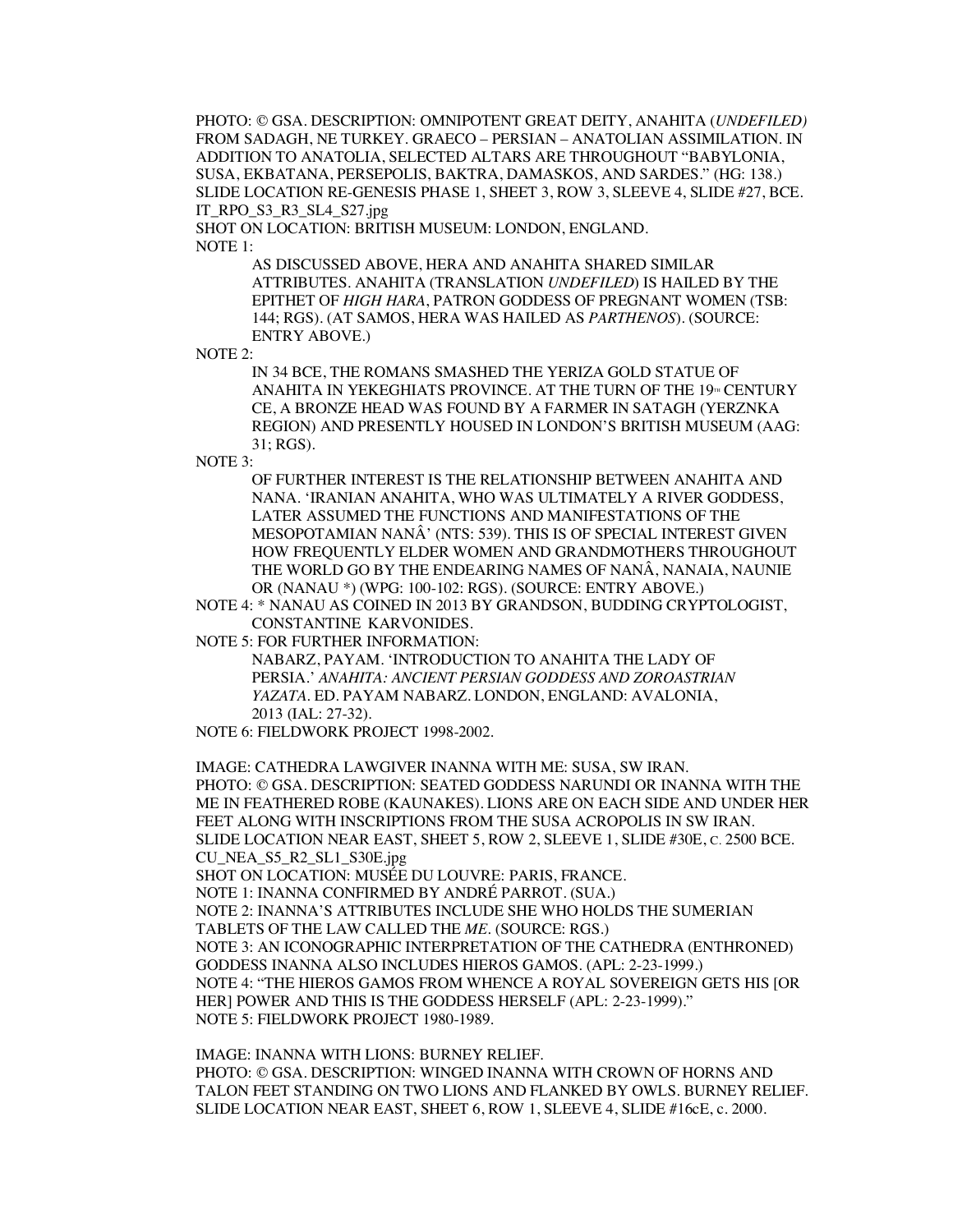CU\_NEA\_S6\_R1\_SL4\_S16cE.jpg

SHOT ON LOCATION, BRITISH MUSEUM: LONDON, ENGLAND. (II: 272-3; FLANE: 1- 11). NOTE 1: D. COHEN SUGGESTS THAT INANNA'S NAMES INCLUDE ERESHKIGAL, ISHTAR, LILITH, OR LILITU. (SOURCE: 4-20-04 CORRESPONDENCE.) NOTE 2: FIELDWORK PROJECT 1986.

REMOVE LEFT LIGHTING: CHRIS KARVONIDES.

IMAGE: ELAMITE GODDESS KIRIRISHA OR ISHTAR, ANCIENT IRAN. PHOTO: © GSA. DESCRIPTION: GODDESS KIRIRISHA OR ISHTAR. SLIDE LOCATION NEAR EAST, SHEET 10, ROW 4, SLEEVE 2, SLIDE #16, BCE. CU\_NEA\_S10\_R4\_SL2\_S16.jpg ON LOCATION: BRITISH MUSEUM: LONDON, ENGLAND. NOTE 1: FIELDWORK PROJECT 2002.

IMAGE: KING ASHURBANIPAL'S GARDEN PARTY INC. FEMALE HARPIST: NINEVEH PROVINCE (ASSYRIA) NEAR TIGRIS RIVER, MESOPOTAMIA. PHOTO: © GSA. DESCRIPTION; KING ASHURBANIPAL'S GARDEN PARTY CELEBRATION WITH HIS ENTHRONED (CATHEDRA) QUEEN ASHUR-HAMAT AT NIMRUD IN THE NINEVEH PROVINCE (ASSYRIA) NEAR THE TIGRIS RIVER MESOPOTAMIA. ALSO NOTE NUMEROUS TREES – OF – LIFE PLUS PROFESSIONAL FEMALE HARPIST ON THE RIGHT AND ENTHRONED QUEEN ON LEFT. SLIDE LOCATION NEAR EAST, SHEET 9B, ROW 3, SLEEVE 1, SLIDE #36, 669-631 BCE. CU\_NEA\_S9B\_R3\_SL1\_S36.jpg

SHOT ON LOCATION: BRITISH MUSEUM: LONDON, ENGLAND. NOTE 1: PROFESSIONAL FEMALE MUSICIANS WERE NOT UNCOMMON, USUALLY PLAYING A FLUTE OR TRIANGULAR SHAPED HARPS (WA: 231-232; RGS). NOTE 2: THE PRIMARY POWER BEHIND ASHURBANIPAL'S THRONE IS APPARENTLY HIS GRANDMOTHER, NAGIA – ZAKUTU. NOTE 3: CATHEDRA (ENTHRONED). "THE FEMALE POWER BEHIND THE THRONE – BE IT THAT OF A QUEEN, PRINCESS, OR GODDESS (CK: F1; RGS)." NOTE 4: "THE HIEROS GAMOS FROM WHENCE A ROYAL SOVEREIGN GETS HIS [OR HER] POWER AND THIS IS THE GODDESS HERSELF (APL: 2-23-1999)." NOTE 5: FIELDWORK PROJECT 2002.

IMAGE: STONE ACHAEMENID CAPITAL: SUSA ACROPOLIS, SW IRAN. PHOTO: © GSA. DESCRIPTION: STONE ACHAEMENID CAPITAL WITH IMAGE OF TWO BULLS IN THE APADANA (GREAT HALL) OF THE WINTER PALACE: SUSA ACROPOLIS IN SW IRAN. SLIDE LOCATION NEAR EAST, SHEET 6, ROW 3, SLEEVE 2, SLIDE #33E, BCE. CU\_NEA\_S6\_R3\_SL2\_S33E.jpg SHOT ON LOCATION: MUSÉE DU LOUVRE: PARIS, FRANCE.

NOTE 1: FIELDWORK PROJECT 1980'S. IMAGE: DUCK– SHAPED WEIGHT (MIDDLE ELAMITE PERIOD) FROM SUSA

ACROPOLIS IN SW IRAN. PHOTO: © GSA. DESCRIPTION: BLACK DUCK – SHAPED WEIGHT OF BITUMINOUS STONE (HEMATITE): MIDDLE ELAMITE PERIOD. FROM THE SUSA ACROPOLIS IN SW IRAN. SLIDE LOCATION TURKEY, SHEET 46, ROW 4, SLEEVE 3, SLIDE #456a, BCE.

CO\_TUR\_S46\_R4\_SL3\_S456a.jpg ON LOCATION: MUSÉE DU LOUVRE: PARIS, FRANCE. NOTE 1: FIELDWORK PROJECT 1980'S.

IMAGE: CULT BASIN INC. FEMALES WITH HORNED HEADDRESS: NEO-SUMERIAN.